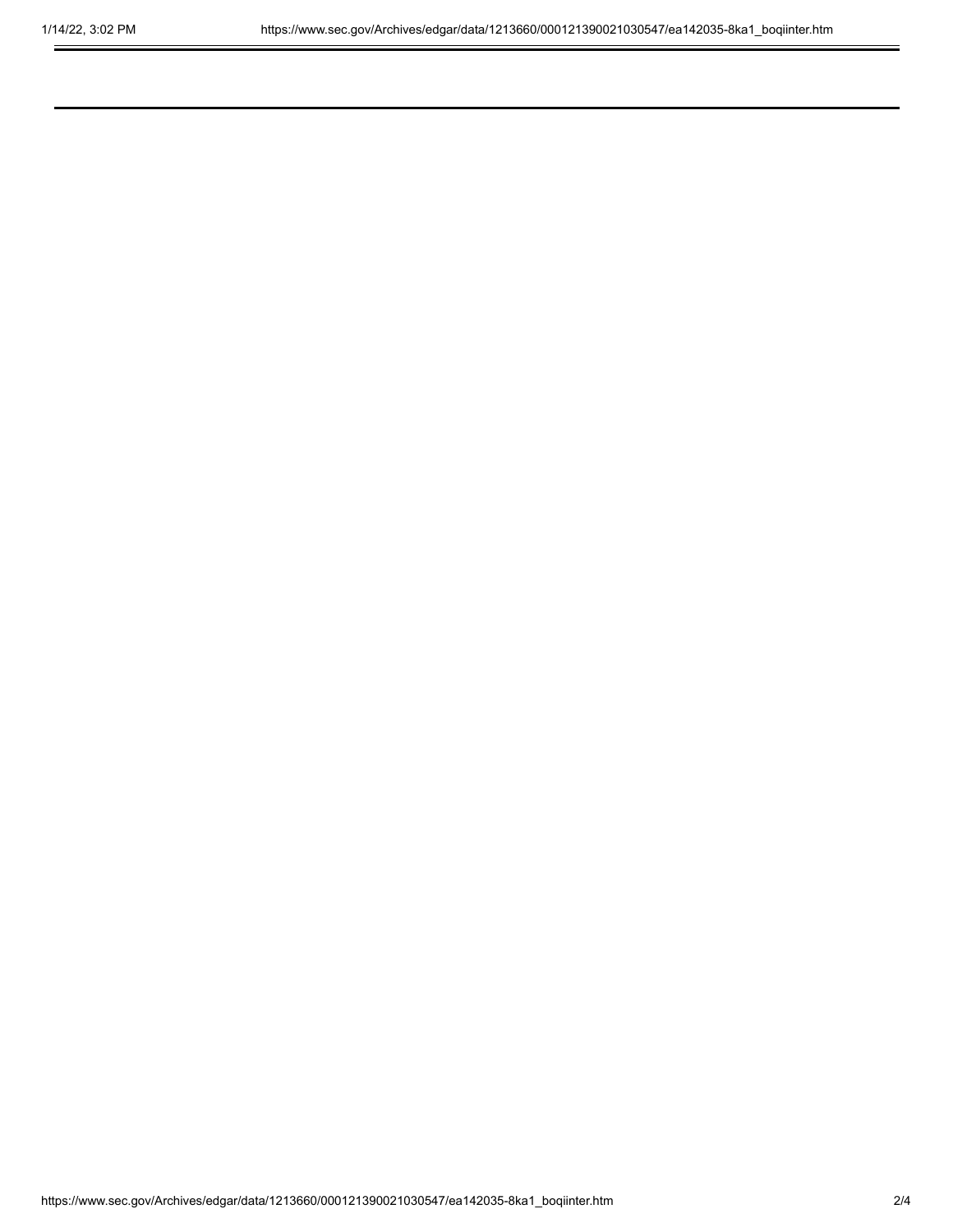## **2.01 Completion of Acquisition or Disposition of Assets**

This Amendment No. 1 to our Current Report on Form 8-K (this "Amendment") is being filed by BOQI International Medical Inc. (the "Company") for the purpose of amending Item 9.01 of that certain Current Report on Form 8-K filed by the Company with the U.S. Securities and Exchange Commission ("SEC") on February 8, 2021 (the "Original Form 8-K") in connection with the February 2, 2021 completion of the acquisition of Chongqing Guoyitang Hospital Co., Ltd. ("Guoyitang"), a private hospital organized under the laws of the People's Republic of China. The Guoyitang acquisition was first announced on December 9, 2020. As indicated in the Original Form 8-K, this Amendment is being filed to provide the financial statements and pro forma financial information required by Items 9.01(a) and (b) of Form 8-K, which were not previously filed with the Original Form 8-K as permitted by the rules of the SEC.

## **Item 9.01 Financial Statements and Exhibits**

## **(a) Financial Statements of Business Acquired**

The following financial statements of Guoyitang are being filed as exhibits hereto and are incorporated by reference herein:

The audited combined financial statements of Guoyitang as of and for the years ended December 31, 2020 and 2019 are filed as Exhibit 99.1 to this Current Report on Form 8-K/A.

## **(b) Pro Forma Financial Information**

The unaudited pro forma condensed combined statements of operations of the Company as of and for the year ended December 31, 2020, giving effect to the acquisition of Guoyitang, are filed as Exhibit 99.2 to this Current Report on Form 8-K/A.

#### **(c) Exhibits**

## **Exhibit No. Description**

| 99.1 | The audited combined financial statements of Guoyitang as of and for the years ended December 31, 2020 and 2019. |
|------|------------------------------------------------------------------------------------------------------------------|
| 99.2 | The unaudited pro forma condensed combined statements of operations for the year ended December 31, 2020 giving  |
|      | effect to the acquisition of Guoyitang.                                                                          |

1